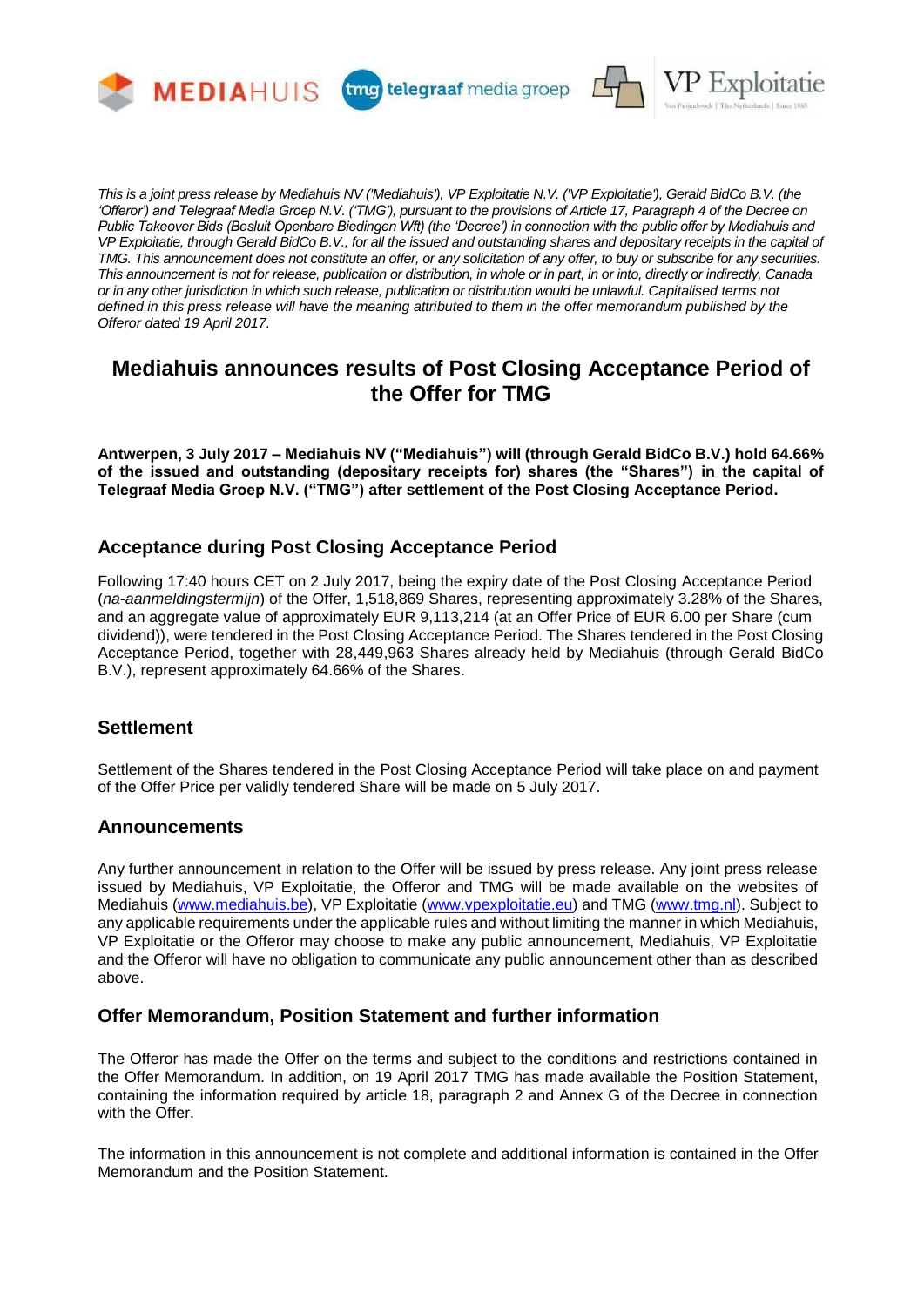



#### **Media and Investor contacts**

#### **Mediahuis/VP Exploitatie**

Frans van der Grint / Ariën Stuijt, Hill+Knowlton Strategies +31 20 404 47 07 [Frans.vanderGrint@hkstrategies.com](mailto:Frans.vanderGrint@hkstrategies.com) / [Arien.Stuijt@hkstrategies](mailto:Arien.Stuijt@hkstrategies.com).com

#### **TMG**

TMG Martijn Jonker / TMG martijn.jonker@tmg.nl +31 88 824 0800

Uneke Dekkers/Klaas Kruijer, Citigate First Financial +31 6 502 616 26 [uneke.dekkers@citigateff.nl](mailto:uneke.dekkers@citigateff.nl) / [klaas.kruijer@citigateff.nl](mailto:klaas.kruijer@citigateff.nl)

**About Mediahuis**

Mediahuis is one of the leading media groups in Belgium and The Netherlands. The company is publisher of strong news brands, such as De Standaard, Het Nieuwsblad/De Gentenaar, Gazet van Antwerpen, Het Belang van Limburg, NRC Handelsblad, NRC.Next, De Telegraaf, the titles of Holland Media Combinatie and De Limburger. Mediahuis, in its current composition, sells around 900.000 newspapers and reaches more than 2 million digital news consumers, with her various news websites, on daily basis. Mediahuis exploits important classifieds-platforms such as Hebbes, Jobat, Zimmo, Vroom and Limburgvac and the entrepreneurs platforms Made in and WijLimburg. On the audio visual market the group is active with the regional TV channels ATV, TVL, TV Oost and ROB TV and the radio channel Nostalgie. The newspaper printer Printing Partners and the free newspaper companies Rondom and 1Lokaal are owned by Mediahuis. Next to these the company participates in De Vijver Media (TV channels Vier, Vijf and Zes and the productionhouse Woestijnvis) and Mass Transit Media (Metro). Mediahuis has an unconditional belief in independent journalism and strong and relevant media that contribute positively to people and society. From that vision, the company invests permanently in strong news brands, on paper and digital.

\*\*\*

#### **About VP Exploitatie**

VP Exploitatie is an independent Dutch investment- and management company owned by the family Van Puijenbroek. The company invests in securities, participations, real estate and other assets. The strategy of VP Exploitatie is focused on investments in Dutch and Belgium companies. VP Exploitatie has as a relevant shareholder, a focus on long-term value creation. VP Exploitatie limits oneself in its investment policy not solely to enterprises in specific sectors.

#### **About TMG**

TMG is one of the largest media companies in the Netherlands, with strong brands such as De Telegraaf, DFT, Telesport, Metro, Autovisie, Privé and VROUW; regional dailies such as Noordhollands Dagblad and de Gooi- en Eemlander; digital brands such as GeenStijl, Dumpert and Gaspedaal; Classic FM and – through a strategic collaboration – national radio stations Sky Radio, Radio Veronica, Radio 538 and Radio 10. TMG also has dozens of other brands and titles that focus on providing local news, entertainment or ecommerce (e.g., GroupDeal). Through Keesing Media Group, TMG is market leader in Europe in the field of puzzle magazines and digital puzzles. It is TMG's mission to provide consumers with high-quality, personalised and relevant news, sport and entertainment 24 hours a day, 7 days a week, via any available form of distribution. For more information about TMG, go to [www.tmg.nl.](http://www.tmg.nl/)